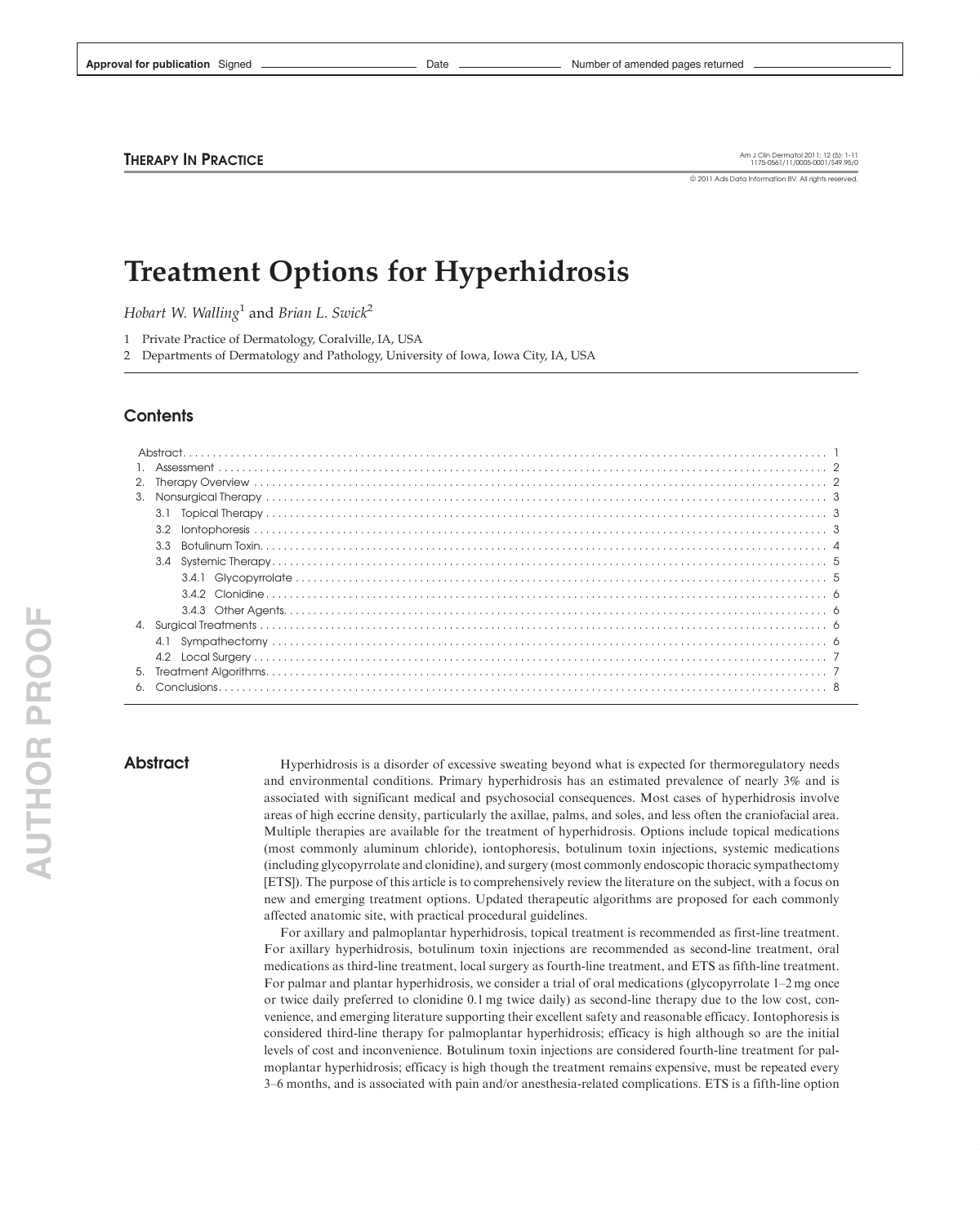for palmar hyperhidrosis but is not recommended for plantar hyperhidrosis due to anatomic risks. For craniofacial hyperhidrosis, oral medications (either glycopyrrolate or clonidine) are considered first-line therapy. Topical medications or botulinum toxin injections may be useful in some cases and ETS is an option for severe craniofacial hyperhidrosis.

Hyperhidrosis is a disorder of excessive sweating beyond what is expected for thermoregulatory needs and environmental conditions.<sup>[1,2]</sup> Hyperhidrosis may be primary or secondary to medications or general medical conditions. Primary hyperhidrosis has an estimated prevalence of nearly 3% of the population.[3] The pathophysiology of hyperhidrosis is not well understood. Eccrine glands, found in high concentration in the palms, soles, forehead, and axillae, are innervated by cholinergic fibers of the sympathetic nervous system. A complex dysfunction of this system is likely to be contributory to the disorder.<sup>[2]</sup> Primary hyperhidrosis increases the risk of cutaneous infection $[4]$  and has a significant psychosocial burden and a negative impact on quality of life.[3]

Multiple therapies are available for the management of hyperhidrosis. The purpose of this article is to comprehensively review the literature on the subject, with a focus on new and emerging treatment options. Updated therapeutic algorithms are proposed for each commonly affected anatomic site. The PubMed database was reviewed using the keywords 'hyperhidrosis' and 'treatment' or 'therapy,' to search the world literature from January 1966 to 2 June 2011, with the limits 'English language' and 'human.' This strategy yielded 1836 publications. Abstracts of titles of interest were reviewed, and full-text articles of interest were accessed.

#### 1. Assessment

For the patient presenting with excessive sweating, the first step in evaluation is a careful clinical history, focusing particularly on those features that will support a diagnosis of primary focal hyperhidrosis (table I).[1] Knowledge of the patient's medical and surgical history, as well as medications taken daily, is essential. A targeted systems review is necessary, with particular attention to general constitution and the endocrine and neurologic systems. Physical examination will often confirm the presence of excess sweating, although the symptoms may be intermittent. Palpation of the neck (for lymphadenopathy and thyroid enlargement) may be useful.

If the presentation is characteristic of primary hyperhidrosis, additional laboratory testing is not required.[4] If secondary hyperhidrosis is suspected, a directed evaluation including neurologic examination, blood pressure measurement, complete blood count, fasting serum glucose, and thyroid function may be appropriate. Objective tests such as gravimetry and evaporimetry

are of interest in the setting of research or clinical trials, but are rarely used in a clinical setting.[2] Starch iodine testing is straightforward and may be used to qualitatively assess the distribution and magnitude of hyperhidrosis. This is often useful to delineate the affected areas prior to procedural treatment, though is generally not necessary for diagnosis.

The Hyperhidrosis Disease Severity Scale (HDSS)[5] is a rapid diagnostic tool that provides a qualitative measure of the impact of hyperhidrosis on a patient's life (table II). It is easily completed by the patient during the office visit. Attention to the HDSS allows the clinician to tailor therapy to both the objective and subjective severity of the case. Documentation of the patient's responses may also be invaluable to obtaining insurance approval for the various therapy options.

#### 2. Therapy Overview

The treatment of hyperhidrosis is clinically dynamic due to the variety of treatment options available. Therapy options may be broadly classified as nonsurgical and surgical. Nonsurgical options include medical treatments (topical and systemic medications) and procedural treatments (iontophoresis and botulinum toxin [BTX] injection). Surgical treatments include local dermatologic surgery (for axillary hyperhidrosis) and, for severe and refractory cases, cardiothoracic surgery (sympathectomy).

#### Table I. Diagnostic features of primary hyperhidrosis

Excessive sweating occurring in at least one of the following sites: axillae, palms, soles, or craniofacial region

At least 6 months duration

Without apparent secondary causes (e.g. medications, endocrine disease, neurologic disease)

Including two or more of the following characteristics:

bilateral and relatively symmetric

age of onset under 25 years

frequency of episodes at least once per week

positive family history

cessation of excessive sweating upon sleep

impairment of daily activities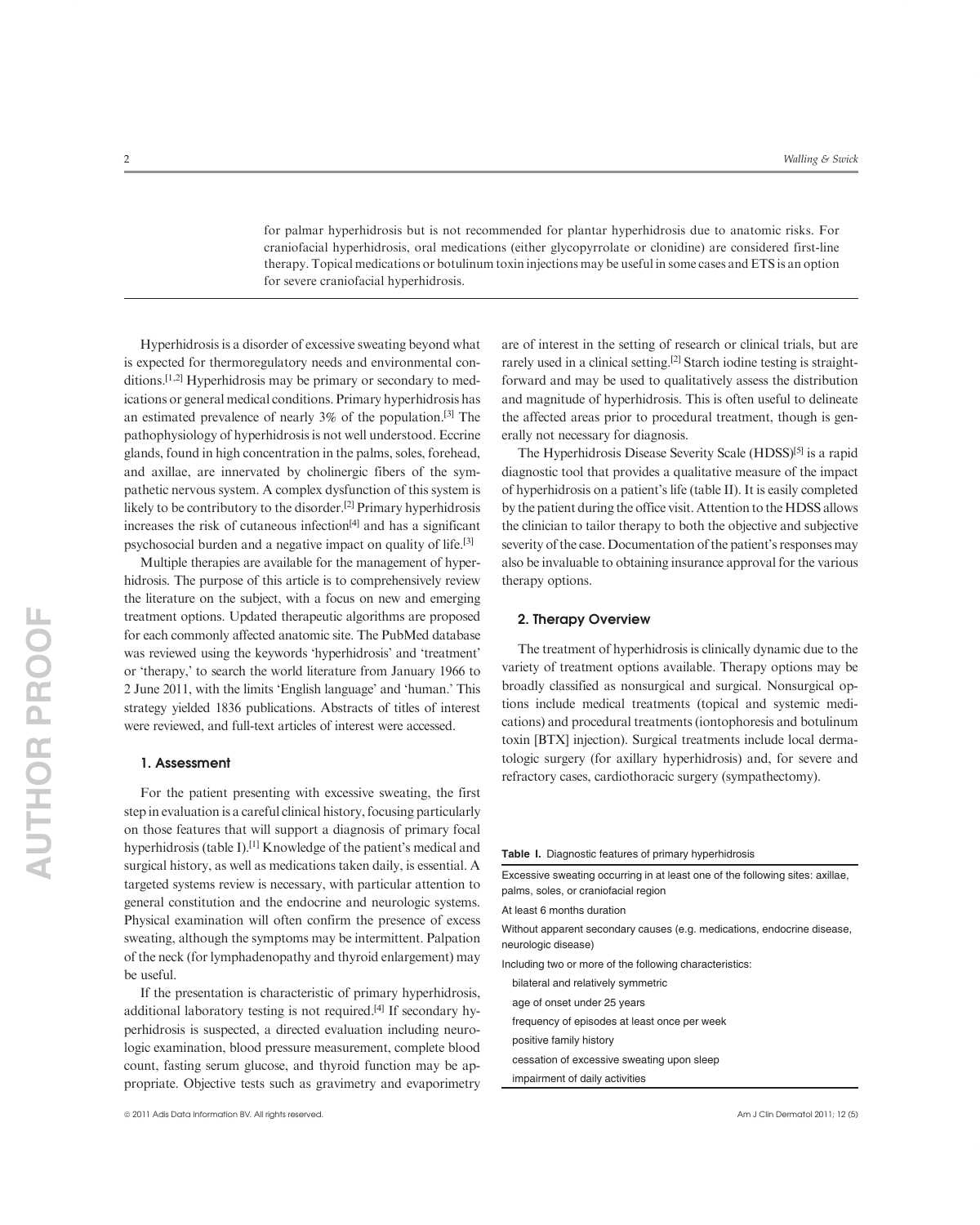#### Table II. Hyperhidrosis Disease Severity Scale (HDSS)<sup>[5]</sup>

| Subjective                                                                            | Score | Clinical<br>interpretation |
|---------------------------------------------------------------------------------------|-------|----------------------------|
| My sweating is never noticeable and never<br>interferes with my daily activities      |       | Mild                       |
| My sweating is tolerable but sometimes interferes<br>with my daily activities         | 2     | Moderate                   |
| My sweating is barely tolerable and frequently<br>interferes with my daily activities | 3     | Severe                     |
| My sweating is intolerable and always interferes<br>with my daily activities          | 4     | Severe                     |

# 3. Nonsurgical Therapy

# 3.1 Topical Therapy

Because of its safety and a reasonable chance of efficacy, topical therapy is generally considered first-line therapy for most cases of focal hyperhidrosis, particularly axillary and palmoplantar. Aluminum chloride is the most commonly used topical agent. Though its exact mechanism of action remains debated, the aluminum salt is thought to block the distal acrosyringium, leading to functional and structural degeneration of the eccrine acini.<sup>[6,7]</sup> Mild cases will respond to over-the-counter-strength antiperspirant products. If this is ineffective, prescription-strength aluminum chloride (generally as a 20% solution) is often effective. It is usually applied nightly at bedtime; when clinical efficacy is noted (in 1–2 weeks for most patients), the frequency can be reduced.

In a 1978 study, 64 of 65 patients attained excellent control of axillary hyperhidrosis with the application of 20% aluminum chloride in ethanol.[8] A study of 30 patients with axillary hyperhidrosis found 25% aluminum chloride in ethanol to be highly effective; post-treatment with 50% triethanolamine to one axilla reduced the irritancy but also reduced the efficacy.[9] Twenty-five percent aluminum chloride in ethanol was also effective in treating 16 patients with palmar and/or plantar hyperhidrosis.<sup>[10]</sup> In a 1979 study of patients awaiting surgical intervention for severe axillary hyperhidrosis, 35 of 42 patients experienced a satisfactory response to a saturated solution of aluminum chloride in ethanol; three found the treatment too cumbersome and four experienced treatment-limiting irritation.[11]

In a half-side controlled, single-blind (assessor-blind) study, all 12 patients with severe palmar hyperhidrosis experienced significant improvement with 20% aluminum chloride in ethanol, with the results measured quantitatively with an evaporimeter. One of the 12 patients experienced treatment-limiting irritation.[12]

Irritancy is a common limitation of topical aluminum chloride. A study of 38 patients with axillary hyperhidrosis reported

treatment-limiting irritation in ten  $(26%)$  patients.<sup>[13]</sup> In many cases, irritancy will be mild and can be controlled with occasional application of 1% hydrocortisone cream the morning after treatment.[8]

A newer formulation of 15% aluminum chloride in salicylic acid gel may provide similar efficacy with decreased irritancy. In a study of 238 patients with hyperhidrosis at various anatomic sites, treatment with aluminum chloride (compounded at 10–40% based on treatment site) in 4% salicylic acid gel was well tolerated and associated with good to excellent results in 93% of subjects on the axillae (n = 139), 84% of subjects on the soles (n = 139), 60% of subjects on the palms ( $n = 46$ ), and 100% of subjects on the groin  $(n=6)$ .[14]

In a series of seven patients with hyperhidrosis (sites included axillae in six and palms in two) who previously did not tolerate 20% aluminum chloride solution, all achieved control of hyperhidrosis without irritation using 15% aluminum chloride in 2% salicylic acid gel.<sup>[7]</sup> In an open-label trial, 30 patients with axillary hyperhidrosis were treated with 15% aluminum chloride in 2% salicylic acid gel; 18 patients (60%) completing the 12-week study responded to treatment, and  $2(6.7\%)$  withdrew due to irritancy.<sup>[15]</sup>

Topical glycopyrrolate may also be effective for focal hyperhidrosis. A topical application of 0.5% or 1% glycopyrrolate was initially studied in 16 patients with Frey syndrome (gustatory sweating following parotidectomy-induced facial nerve injury) and was found to be effective and free of adverse effects in all subjects.<sup>[16]</sup>

In a double-blind, placebo-controlled, crossover study, all 13 diabetic patients with gustatory hyperhidrosis treated with topical glycopyrrolate experienced a significant improvement in the magnitude of sweat response challenge, as well as a decrease in the frequency of episodes during the study period.<sup>[17]</sup> Eight of ten patients with compensatory hyperhidrosis post-sympathectomy responded to a daily application of 2% glycopyrrolate solution, though two discontinued due to systemic anticholinergic effects (visual changes and xerostomia).[18]

In a study of 25 patients with craniofacial hyperhidrosis, all patients had half their forehead treated with 2% glycopyrrolate and the other half treated with placebo. Ninety-six percent of patients were satisfied with the effectiveness; one did not tolerate it due to headache. Improvement lasted 1–2 days for most patients.<sup>[19]</sup>

Other topical agents such as glutaraldehyde,[20] formaldehyde, and tannic acid are seldom used today due to irritancy, skin discoloration, and the availability of better alternatives.

## 3.2 Iontophoresis

Iontophoresis is the introduction of an ionized substance through intact skin by the application of a direct current (DC).[21]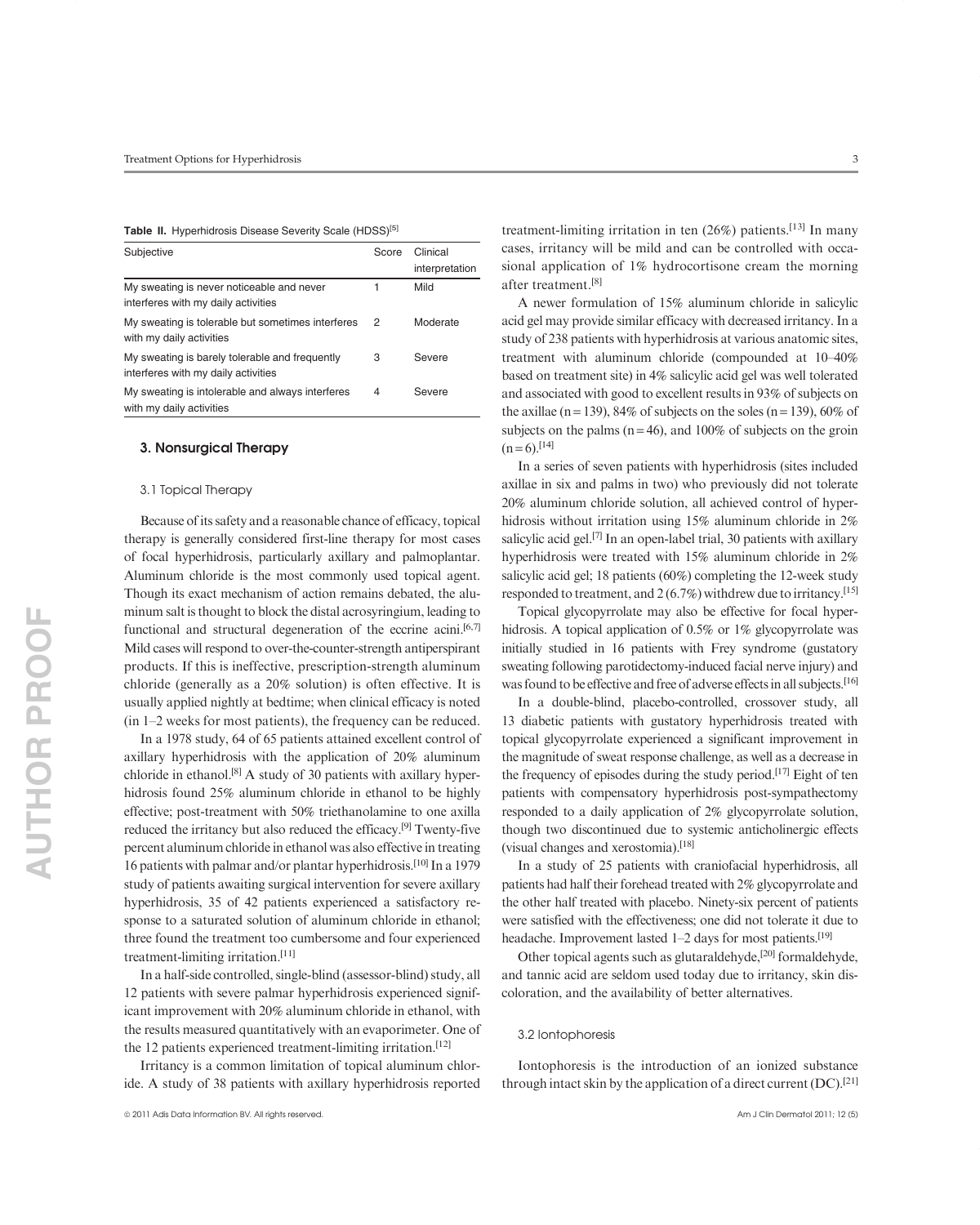Iontophoresis is most practical for treating hyperhidrosis of the palms and soles.

The precise mechanism of action of iontophoresis is unknown. The technique generates an electrical potential gradient that facilitates the transdermal movement of solute ions and also promotes the penetration of neutral compounds.[22] Neither microscopic changes in the cutaneous ultrastructure nor ductal obstruction has been observed after iontophoresis.[23] The mechanism is currently believed to involve changes in the resorption of sodium ions by the sweat ducts, as both the sodium concentration and sweat volume has been shown to decrease following iontophoresis.<sup>[24]</sup>

The concept of using iontophoresis to treat hyperhidrosis was first introduced to the medical literature in 1936; a 1952 report demonstrated the efficacy of tap water iontophoresis for treating 113 patients with palmar and plantar hyperhidrosis.[21] Levit[25] reported an 85% efficacy for tap water iontophoresis using a simple galvanic device that patients could learn to use at home. Complete symptom control was reported in 71 patients with palmoplantar hyperhidrosis treated with either a conventional (DC) galvanic unit or a battery-operated home unit (alternating current with DC offset; AC/DC).<sup>[26]</sup> Similar results, with 100% efficacy, were noted in a single-blind, controlled study of 21 patients with palmoplantar hyperhidrosis treated with either DC or AC/DC iontophoresis.[27]

Home iontophoresis units have been commercially available for over 25 years and may be used by the unassisted patient. The patient places the hands or feet into electrode-containing plastic trays of tap water, with the water level just above the skin of the tops of the fingers and hands. The treatment is generally performed daily for 10 minutes, initially every 2–3 days, with the energy intensity increased over time to a therapeutic range of 10–18 mA. After a therapeutic effect is achieved with daily treatments for about 2 weeks, the treatment interval may often be reduced to once every 1–2 weeks.[21] Adverse effects include minor pain and skin irritation (including burning, tingling, and erythema), the incidence and magnitude of which is generally proportional to the amperage utilized.

While tap water iontophoresis is highly effective, several studies have reported augmented effects with the addition of  $BTX^{[28,29]}$  or glycopyrrolate<sup>[30]</sup> to the iontophoresis solution. In one controlled left-right study, eight patients with palmar hyperhidrosis experienced a more rapid onset of sweat reduction (at week 1 vs week 3) when BTX was added to the iontophoresis solution compared with saline alone.<sup>[28]</sup> In another left-right comparison study of 20 patients with palmoplantar hyperhidrosis, bilateral glycopyrrolate iontophoresis had a significantly longer duration of effect compared with either unilateral glycopyrrolate iontophoresis or tap water in most patients.[30]

BTX, produced by the bacteria *Clostridium botulinum*, is a neurotoxin that irreversibly inhibits the presynaptic release of acetylcholine from postganglionic sympathetic nerve endings at the neuromuscular junction and at eccrine sweat glands.[31] Since 2004, BTX type A (BTX-A) has been approved by the US FDA for the treatment of axillary hyperhidrosis and is often used off-label for the treatment of palmar, plantar, and craniofacial hyperhidrosis. Currently, in the US, BTX-A is commercially available in the form of three products, Botox® (Allergan, Irvine, CA, USA), Dysport® (Ipsen Biopharm Ltd, Wrexham, UK), and Xeomin® (Merz Pharmaceuticals, Greenboro, NC, USA), though only the Botox® brand is currently approved by the FDA for axillary hyperhidrosis. In studies comparing Botox® with Dysport,® there was no significant difference in efficacy or duration of effect, in the treatment of hyperhidrosis, between the two different formulations.[32] However, the two formulations demonstrate different potencies, with 1 unit of Botox<sup>®</sup> equaling approximately 3–4 units of Dysport<sup>®</sup>.<sup>[33-35]</sup>

The efficacy of BTX-A in the treatment of axillary hyperhidrosis is well established, with 82–87% reduction in sweating noted post-treatment.[36-54] Before treatment, the hyperhidrotic area is best visualized using the Minor starch-iodine test as outlined by Swinehart.[55] First, a 1% povidone-iodine solution is applied to the clean, dry, shaved axillae and allowed to air dry. Next, powdered corn starch is applied with cotton wool. As the patient begins to sweat, the corn starch combined with iodine forms a blue-black precipitate in the presence of moisture, highlighting the area of sweating. The hyperhidrotic areas can then be mapped and outlined with an indelible ink marker. Patients should discontinue all anti-hyperhidrotic therapeutic agents (including antiperspirants) 5 days prior to iodine-starch testing to improve accuracy of the test.<sup>[32]</sup> Approximately 50 units of Botox<sup>®</sup> or approximately 200 units of Dysport® are needed for the treatment of one axillae.<sup>[40,42]</sup> Approximately 20 injections are distributed evenly, spaced 1–2 cm apart, in the hyperhidrotic area outlined by the starch test.[56] Pain associated with intradermal injections of BTX-A in the axillae is usually minimal, with local anesthetic techniques not routinely required for performance of the procedure. Skin and air cooling can be used to reduce the pain of intradermal injections[57] or BTX-A can be injected subcutaneously with a similar level of efficacy as intradermal administration.<sup>[58]</sup> Within 2–4 days after treatment, patients notice a reduction in sweating that is maximal within 2 weeks. $[42,59]$  The duration of anhidrosis is usually 4–12 months with some studies showing efficacy for up to 14 months.[36-38] Adverse events associated with BTX-A treatment of axillary hyperhidrosis are uncommon. Minimal pain and mild subjective compensatory hyperhi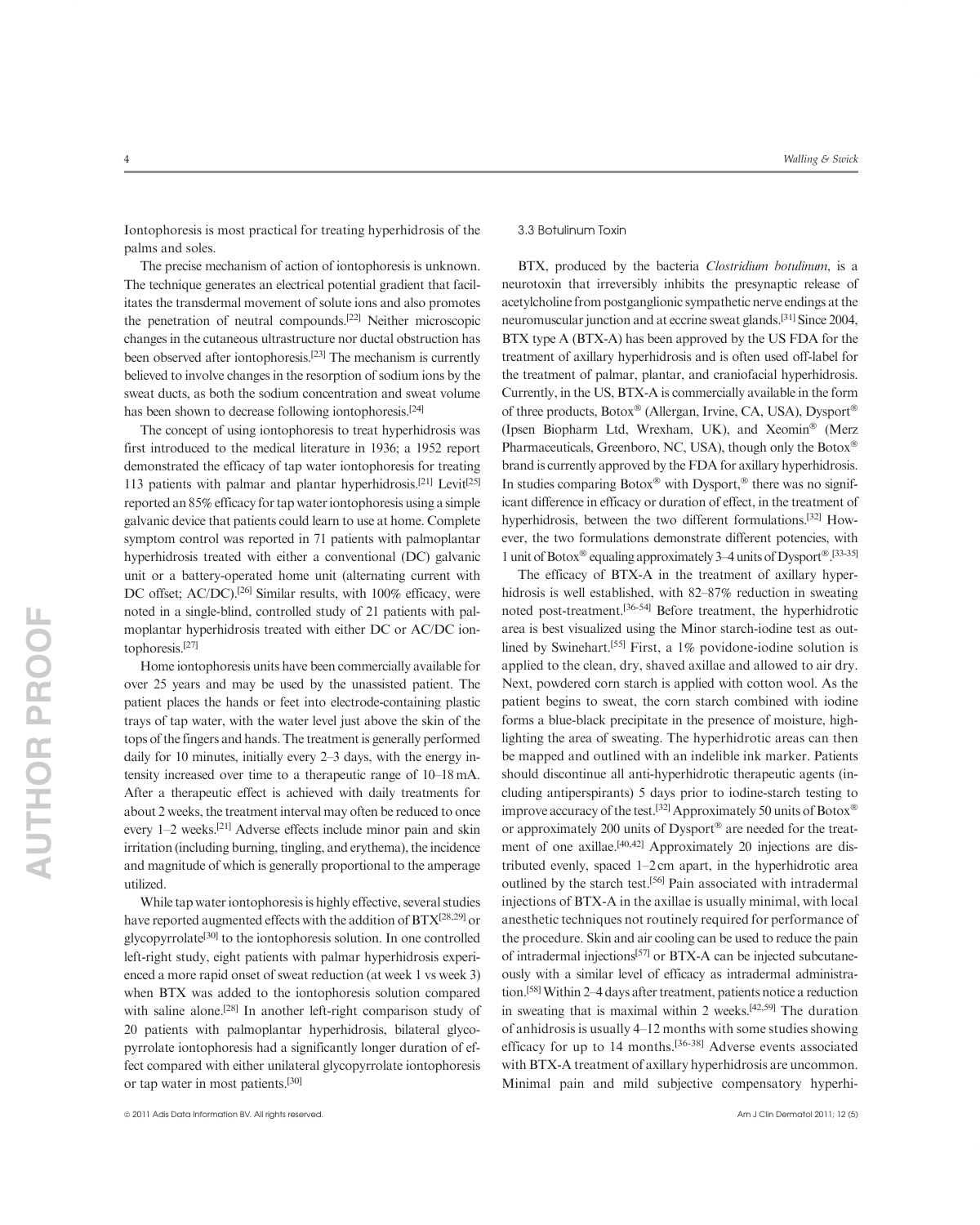drosis in non-axillary regions in 5% of patients have been described.<sup>[41]</sup>

Efficacy of 80–90%, similar to that seen in axillary hyperhidrosis, has been described with the use of BTX-A in the treatment of palmar hyperhidrosis.[38,40,45,60-65] However, response to therapy varies more than that seen in axillary hyperhidrosis.<sup>[66]</sup> In addition, the duration of anhidrosis with palmar hyperhidrosis, approximately 6 months, is shorter than that seen with axillary hyperhidrosis.<sup>[32]</sup> In comparison with the axillae, 100–240 units of Botox® are needed for the treatment of one palm.<sup>[32]</sup> Doses of approximately 2–3 units of Botox<sup>®</sup> placed every 1–2 cm are appropriate.[32] Injections should be placed in the dermis to reduce the incidence of weakness of the intrinsic muscles of the hand. However, despite meticulous injection technique, transient weakness of the intrinsic muscles of the hand is common post-treatment.[32] Handgrip strength is usually normal while finger pinch strength is often reduced.<sup>[32]</sup> In addition, treatment of palmar hyperhidrosis is associated with pain during the procedure and for up to  $1-2$  days post-procedure.<sup>[67]</sup> Techniques to reduce injection-associated pain include application of ice,<sup>[68]</sup> cold air,<sup>[57]</sup> dichlorotetrafluoroethane,<sup>[69]</sup> topical anesthetics,<sup>[66]</sup> regional nerve block,[70] and vibration anesthesia.[71]

Fewer studies exist regarding the use of BTX-A for the treatment of plantar hyperhidrosis. Treatment efficacy may be lower than that for the palms and axillae, with up to 50% of patients being unsatisfied with treatment.[32] BTX-A treatment of plantar hyperhidrosis is dosed similar to the treatment of palmar hyperhidrosis.<sup>[72,73]</sup> Similar to palmar hyperhidrosis, pain with injection is a limiting factor with BTX-A treatment of plantar hyperhidrosis.[32]

In the treatment of hyperhidrosis on all body sites, but especially on the palms and soles, BTX-A has a tendency to backflow from the injection tract post-injection.[2] Techniques to minimize backflow include the following: (i) needle bevel up injection technique; (ii) angling the needle parallel to the skin surface with injection; (iii) advancing the needle 2 mm into the skin prior to injection; (iv) slow insertion of the needle with no pressure on the plunger during insertion; and (v) waiting 1–2 seconds postinjection before withdrawing the needle. $[66,74]$ 

Other locations for which BTX-A has successfully been used for the treatment of idiopathic localized hyperhidrosis include the forehead,[75] anal fold,[76] and inguinal fold.[77] Contraindications include allergy to BTX-A, infection or inflammation at the injection site, pregnancy (pregnancy category C) or lactation, neuromuscular diseases such as myasthenia gravis and Lambert-Eaton syndrome, and concomitant use of medications that also affect neuromuscular transmission (i.e. aminoglycosides, macrolide antibacterials, calcium channel antagonists, cholinesterase inhibitors, curare-like depolarizing agents, magnesium sulfate, polymyxins, quinidine, and succinylcholine).[32]

#### 3.4 Systemic Therapy

Only limited data are available regarding the use of oral medications in the management of hyperhidrosis. A 2007 practice guideline correctly states that ''compelling evidence is lacking for the safety and efficacy of systemic anticholinergic agents'' for the treatment of hyperhidrosis.[2] Medications reported to be useful for hyperhidrosis most commonly include anticholinergic agents, antihypertensive agents, anxiolytics, and antidepressants. Anticholinergic agents are probably the most common type of medication used in clinical practice. A prospective clinical trial of oral agents for hyperhidrosis would be of great interest.

#### 3.4.1 Glycopyrrolate

Glycopyrrolate has been recommended as second- to thirdline therapy for severe hyperhidrosis involving the palms, soles, or axillae, and as one of several first-line options for craniofacial hyperhidrosis.[2]

In the authors' experience, 45 patients with hyperhidrosis, including 39 with hyperhidrosis involving the palms, soles, or axillae, have been treated with oral glycopyrrolate, generally dosed at 1–2 mg once to twice daily; 30 patients (67%) responded to treatment; six did not respond, and nine discontinued due to selflimited adverse effects.[78]

In a retrospective study, 15 of 19 patients (79%) with hyperhidrosis affecting a variety of body sites responded to glycopyrrolate, most commonly at a dosage of 2 mg twice daily.[79] In that study, five patients stopped the medication due to adverse effects and four patients discontinued for lack of efficacy,<sup>[79]</sup> corresponding to a 53% (10/19) treatment success rate.

The mechanism of action of glycopyrrolate is competitive inhibition of acetylcholine at muscarinic receptors. At least five subtypes of muscarinic receptors have been identified.<sup>[79]</sup> The efficacy of glycopyrrolate in treating hyperhidrosis corresponds to its affinity for  $M_3$  receptors (found in glandular tissue); the adverse effects correspond to actions on the other muscarinic receptor subtypes (found in the heart and nervous tissue).[79] Glycopyrrolate has a highly polar quaternary ammonium group that reduces its lipophilicity. This may explain the lower incidence of CNS adverse effects compared with other anticholinergic agents.[79] It is indicated for use as a perioperative antimuscarinic agent, as an adjunctive therapy for peptic ulcer disease, and to inhibit excessive salivation. Adverse effects include xerostomia, urinary hesitancy, ocular effects (mydriasis leading to blurred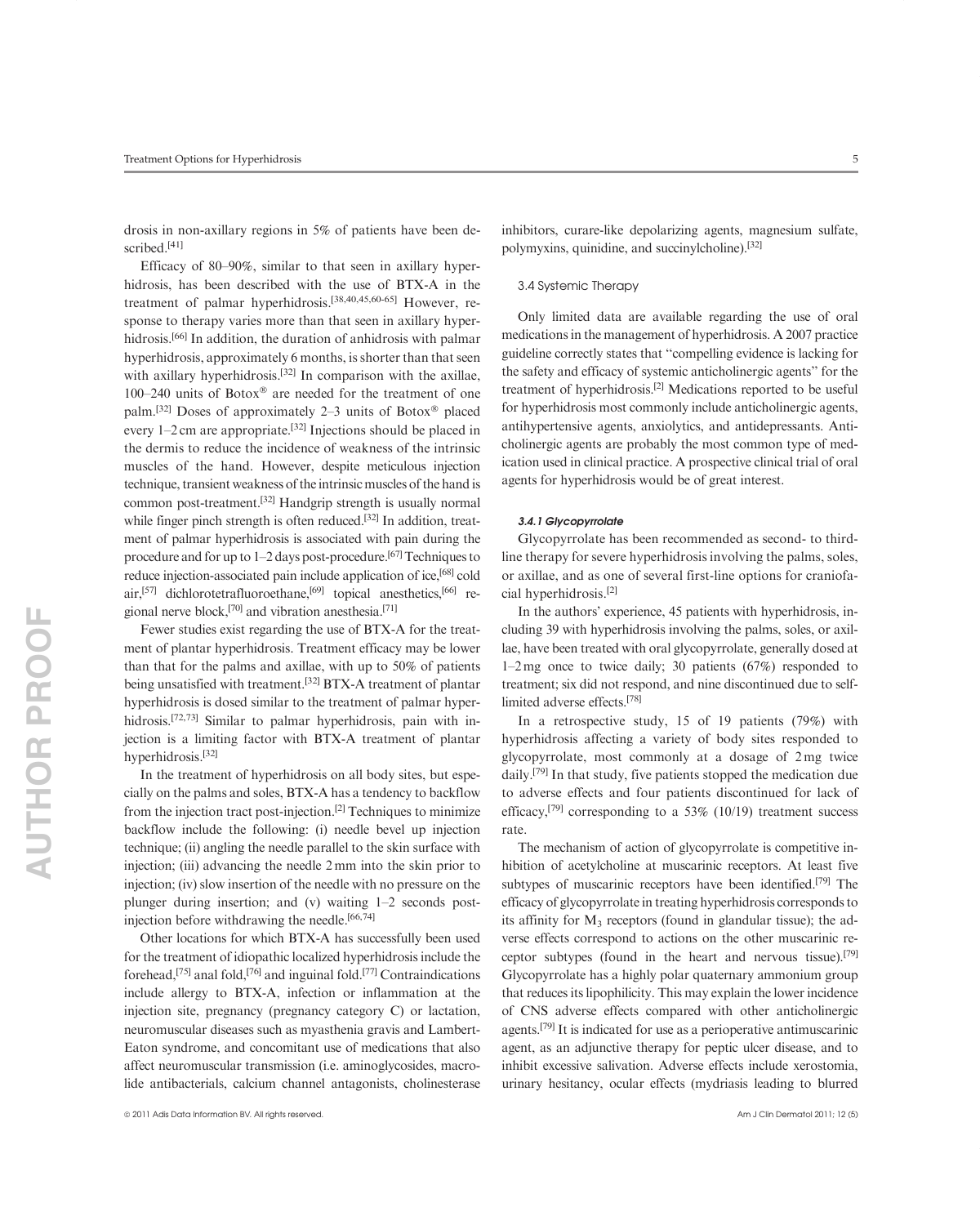vision and photophobia, cycloplegia, increased ocular pressure), tachycardia, dizziness, constipation, and rarely confusion. Glycopyrrolate is contraindicated in patients with myasthenia gravis, pyloric stenosis, and paralytic ileus, and should be used cautiously in patients with gastroesophageal reflux disease, glaucoma, bladder outflow obstruction, and cardiac insufficiency.[79]

#### 3.4.2 Clonidine

Clonidine is an antihypertensive agent that functions as a centrally acting  $\alpha$ -adrenergic receptor agonist that reduces sympathetic outflow. Adverse effects include dry mouth, dizziness, constipation, and sedation. Systemic clonidine has been reported as a treatment for hyperhidrosis in only a limited number of case reports<sup>[80,81]</sup> and a series of 12 patients in the French literature.[82] Clonidine administered as a transcutaneous patch (0.2 mg/day) was reported to be helpful in a single case of gustatory hyperhidrosis.<sup>[83]</sup>

In the authors' experience, 13 patients with hyperhidrosis, including six with craniofacial hyperhidrosis and five with generalized hyperhidrosis, were treated with clonidine 0.1 mg twice daily; six (46%) responded to treatment; three (23%) did not respond, and four (31%) had symptomatic decreases in blood pressure necessitating discontinuation.[78]

#### 3.4.3 Other Agents

Two patients with palmar hyperhidrosis demonstrated objective improvement during therapy with the calcium channel-blocking medication diltiazem.[84] The anticholinergic/antimuscarinic agent propantheline bromide was reported to be effective for two patients with generalized hyperhidrosis secondary to spinal cord injury.<sup>[85]</sup> Similarly, five of seven patients with generalized hyperhidrosis secondary to spinal cord injury responded to the  $\alpha$ -adrenergic blocking agent, phenoxybenzamine.[86]

No specific studies in the literature have supported the use of antidepressants for the treatment of hyperhidrosis. Some authors have anecdotally found that patients whose hyperhidrosis relates to specific anxiety-producing events or social anxiety disorder may respond to antidepressants and/or anxiolytic agents.[21] Disturbances of sweating (both hyper- and hypohidrosis) are listed as possible adverse effects of tricyclic antidepressants, and hyperhidrosis is listed as a possible adverse effect of selective serotonin reuptake inhibitors (SSRIs) and serotonin/norepinephrine reuptake inhibitors.[87,88] The serotonin antagonist/antihistamine cyproheptadine was reported useful in treating SSRI-induced hyperhidrosis in a series of five patients.[89] The benzodiazepine clonazepam was useful in a single case of unilateral hyperhidrosis.[90]

### 4. Surgical Treatments

#### 4.1 Sympathectomy

Sweating is controlled by the sympathetic arm of the autonomic nervous system. The preganglionic sympathetic nerves originate from the intermediolateral horn of the spinal cord from segments T-1 to L-2 and course up and down the paravertebral sympathetic chain to synapse with postganglionic neurons in the sympathetic chain or pass through the chain to exit via the gray communicating ramus to one of the spinal nerves to synapse with an outlying sympathetic ganglion.[91] Segmental sympathetic fibers from T-1 supply the head; T-2 the neck; T-3 through T-6 the thorax; T-7 through T-11 the abdomen; and T-12 through L-2 the legs.[91] Sympathetic fibers from spinal segments T-2 and T-3 innervate the hand.<sup>[91]</sup> Consequently, denervation of sympathetic tone to the arms requires surgical division of the sympathetic chain above the T-2 ganglion and below the T-3 ganglion.[91]

Kotzareff<sup>[92]</sup> was the first physician to perform surgical sympathectomy for disabling recalcitrant hyperhidrosis in the 1920s. Historic open surgical procedures included transthoracic, transaxillary, and posterior approaches that have progressed to the present day, minimally invasive, video-assisted endoscopic thoracic sympathectomy (ETS) technique.<sup>[91,93]</sup> This procedure is generally performed by a cardiothoracic surgeon.

ETS is performed under general anesthesia with one to three small intercostal incisions for thoracoscopic access. Excision, electrocautery, or clamping methods are used for sympathectomy.[56,94] More than 95% of patients will experience long-term measurable anhidrosis with ETS performed by an experienced surgeon.<sup>[56,95]</sup> For plantar hyperhidrosis, a variant procedure involving removal of the L3 ganglia can be performed, with improvement in sweating in up to 97% of patients.<sup>[96,97]</sup> However, there is a high risk of sexual dysfunction with lumbar sympathectomy for plantar hyperhidrosis.[98] Treatment of axillary hyperhidrosis by sympathectomy is difficult as the T-3 through T-6 ganglia must be destroyed to be efficacious.[96]

With ETS, perioperative complications such as life-threatening great vessel injury (0.08%) and hemo/pneumothorax requiring chest tube placement (1%) are rare.<sup>[96,99]</sup> In addition, postoperative Horner syndrome from damage to the stellate ganglion is markedly reduced with ETS compared with open surgery. The former 5% complication rate for Horner syndrome from older open surgical approaches has been lowered to  $1-2\%$  with ETS.<sup>[100]</sup> Postoperative problems, such as hematoma, swelling, and pain are common with ETS.[93]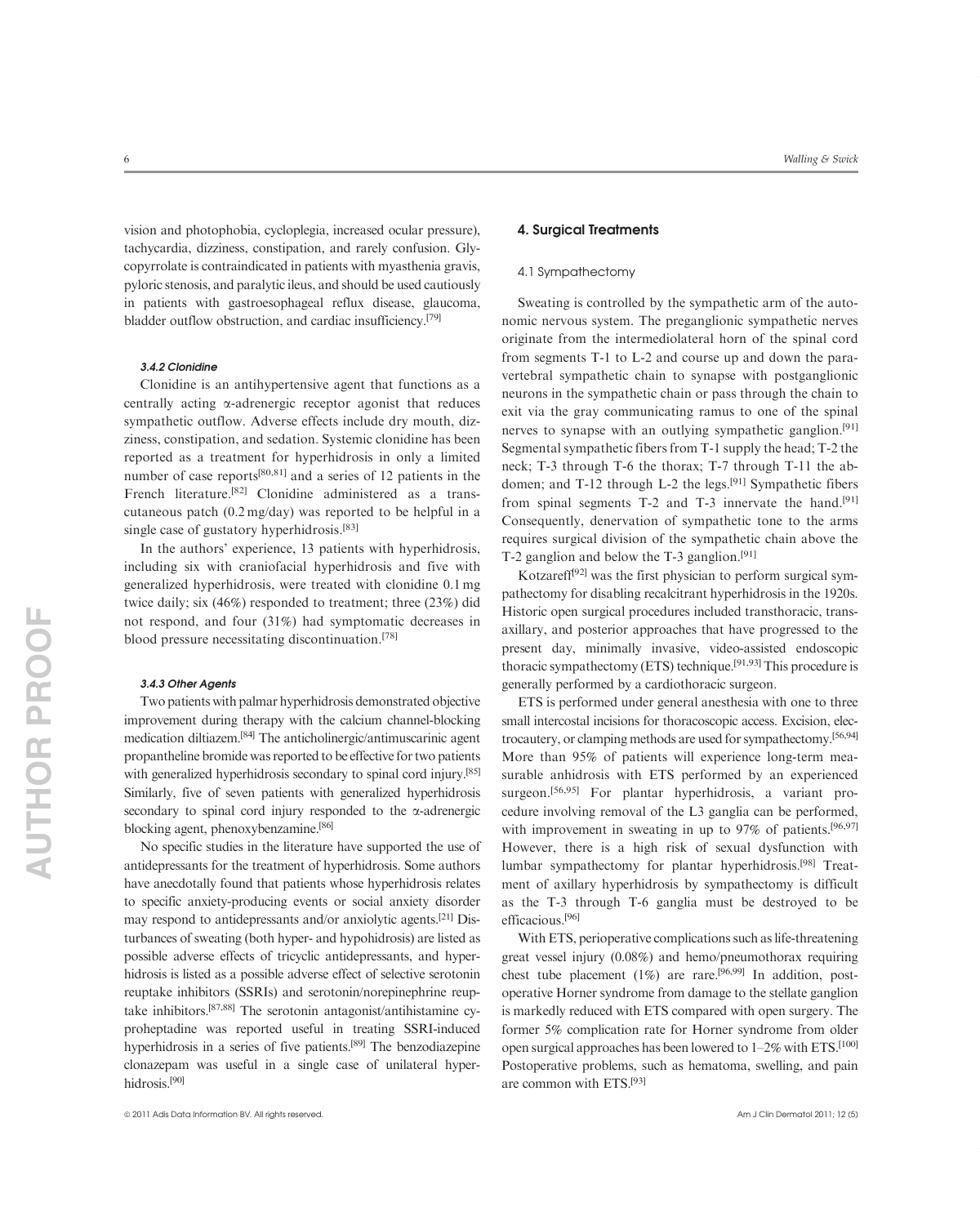

Fig. 1. Treatment algorithm for axillary hyperhidrosis. 1 Apply to dry skin at bedtime and wash off in the morning; use nightly as tolerated until euhidrotic then decrease to maintenance frequency 2–3 times per week. 2 Recommended dose is 1 U/cm<sup>2</sup> or 50 U per axilla for Botox®. 3 Glycopyrrolate 1–2 mg can be taken up to three times per day. 4 Local surgery options include simple excision, curettage, or liposuction. ETS = endoscopic thoracic sympathectomy.

Compensatory hyperhidrosis is the most common negative complication of sympathectomy, occurring in some form from 37% to as high as 100% of patients post-ETS.[96,100] In addition, gustatory sweating (in approximately one-third of patients) and subjective phantom sweating (in approximately one-quarter of patients) can occur post-ETS.[96] Compensatory hyperhidrosis usually occurs in body segments just below the areas made dry by sympathectomy including the trunk/back, buttocks, groin, and thighs.[93] However, severe compensatory hyperhidrosis is seen in only 1–2% of patients post-ETS as opposed to 10–40% of patients following traditional open surgical sympathectomy.[93,99] Despite the high incidence of postoperative compensatory hyperhidrosis, 85% of patients report ''overall satisfaction'' with ETS. Further reducing the incidence of postoperative compensatory hyperhidrosis is a recent surgical technique termed sympathotomy.<sup>[56]</sup> In traditional ETS, ablation of the T2 and T3 sympathetic ganglion is performed. However, in sympathotomy, the sympathetic chain is disconnected between the T2 ganglion and the stellate ganglion, producing similar results to traditional ETS with a reduced chance of severe compensatory hyperhidrosis.[56,95]

#### 4.2 Local Surgery

Localized surgical removal of the eccrine sweat glands is an invasive treatment option for axillary hyperhidrosis only. Complete en bloc surgical excision of the axillary skin region can be performed, with relapse rates of 10–25%.<sup>[101]</sup> However, scarring with resulting displeasing cosmetic appearance and functional impairment limit the usefulness of this technique.[96]

Less invasive options include axillary curettage or liposuction to remove sweat glands at the axillary dermis-subcutaneous junction.[55,96,102,103] Both procedures can be performed under local anesthesia with small incisions. Improvements in sweating with both techniques are reported in 80–90% of patients.[55,102-105] Self-limited postoperative complications include pain, bruising, and swelling.[104] Less common complications include scarring, axillary alopecia, and paresthesia.[96,104] The largest study on axillary curettage involved 161 patients who underwent bilateral procedures. Recurrences were seen in 15% of patients, and postoperative complications occurred in 11% of patients.<sup>[102]</sup> A recent study found that an ultrasound device was useful in reducing axillary hyperhidrosis in 11 of 13 patients, with improvement still present after 6 months of follow-up.[106]

#### 5. Treatment Algorithms

Treatment approaches by site are based upon previous literature<sup>[2]</sup> while taking into account new data and focusing in particular on the safety, efficacy, cost, patient convenience, and availability of therapies. Different modes of treatment can generally be combined when necessary. These practical algorithms are intended to be utilitarian rather than utopian. They represent the evidence- and experienced-based opinions of the authors and are meant to guide therapy decisions. Physicians who exercise their own clinical judgment in each case, taking into account both patient and physician factors (expectations, experience), will maximize the opportunity for the best outcome.

For axillary hyperhidrosis (figure 1), topical aluminum chloride is an excellent first option that may be sufficient for most



Fig. 2. Treatment algorithm for palmar hyperhidrosis. 1 Apply to dry skin at bedtime and wash off in the morning; use nightly as tolerated until euhidrotic then decrease to maintenance frequency 2–3 times per week. 2 Glycopyrrolate 1–2 mg can be taken up to three times per day. 3 Recommended dose is 1.5–2 U/cm<sup>2</sup> or 100–150 U per palm for Botox®.  $ETS = endoscopic$ thoracic sympathectomy.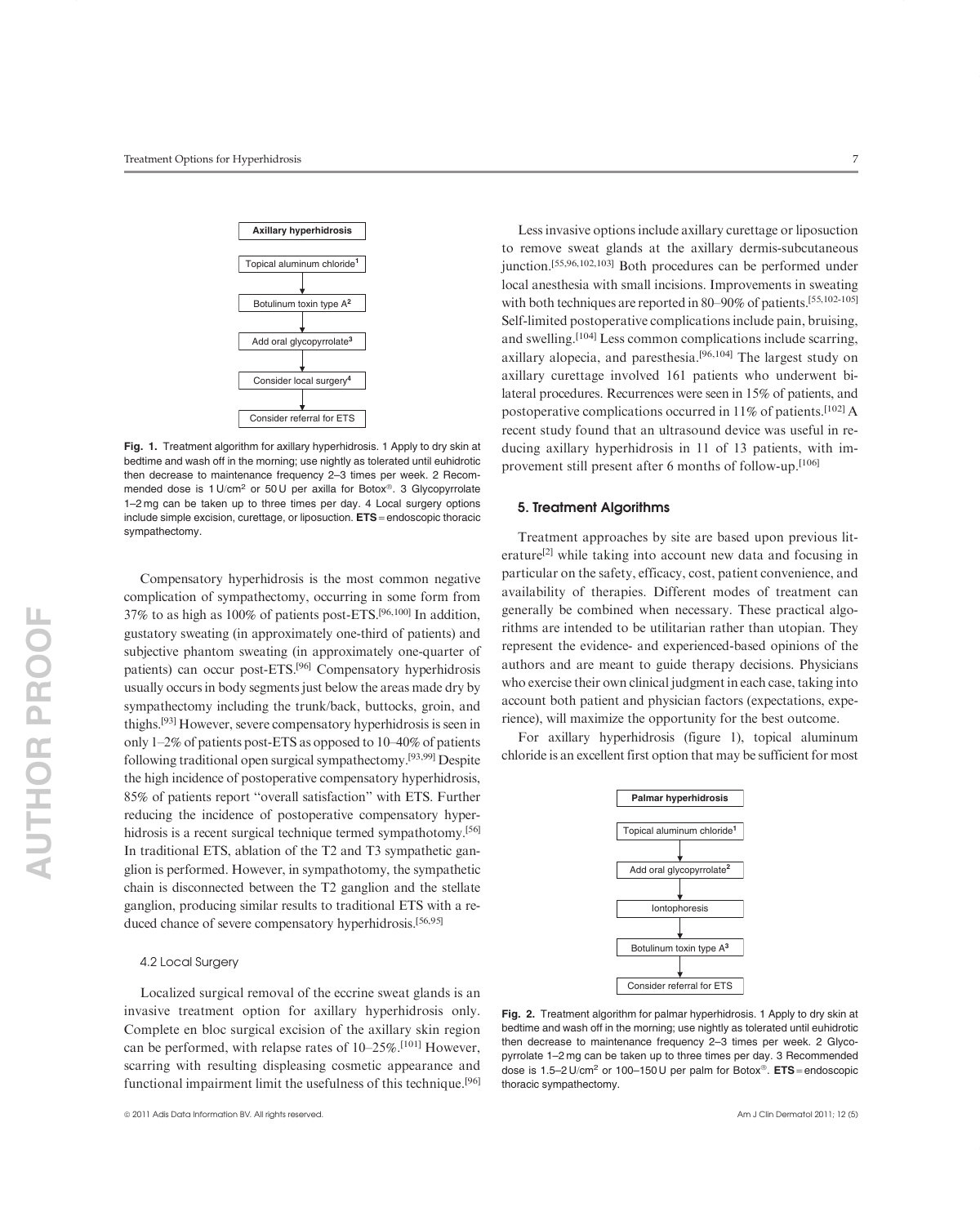cases and may be continued if other therapies are added. BTX is safe and well tolerated for the treatment of the axillae and requires no local anesthetic; cost, insurance authorization, and need for repeat treatment are limiting factors. Oral glycopyrrolate is a convenient and safe addition that may offer noticeable benefit; any adverse effects quickly remit on discontinuation. Local surgery may be helpful, though adverse effects may not be reversible and many dermatologists do not routinely perform such surgeries. ETS may be curative though is associated with higher risk and expense, and is generally available only at tertiary referral centers. Moreover, the less invasive surgical procedures discussed in section 4.2 (including axillary excision, curettage, and liposuction) are routinely performed by few dermatologists. Those with experience in these procedures may consider their place in treatment on an individual basis.

The treatment algorithms for palmar (figure 2) and plantar (figure 3) hyperhidrosis are similar. Topical aluminum chloride is the first-line treatment, which may be sufficient for most cases and may be continued if other therapies are added. Oral glycopyrrolate is recommended as the next step in therapy due to its safety, convenience, and low cost. Iontophoresis is recommended as the third step in therapy. This modality will have the highest efficacy for most patients and has the advantage of at-home, patient-controlled treatment. The primary disadvantages are the barriers to acquisition of the unit (cost, limited insurance coverage), initial patient education on operating the unit, and the time required for treatment. Consideration of BTX is recommended as the fourth-line therapy for palmar and plantar hyperhidrosis, due to the factors noted above plus the usual requirement for anesthesia, which introduces procedural complexity and increased risk. ETS is recommended only for palmar hyperhidrosis and may be curative when other options fail and when the severity is sufficient to



Fig. 3. Treatment algorithm for plantar hyperhidrosis. 1 Apply to dry skin at bedtime and wash off in the morning; use nightly as tolerated until euhidrotic then decrease to maintenance frequency 2–3 times per week. 2 Glycopyrrolate 1–2 mg can be taken up to three times per day. 3 Recommended dose is 1.5-2 U/cm<sup>2</sup> or 100-200 U per sole for Botox<sup>®</sup>.



Fig. 4. Treatment algorithm for craniofacial hyperhidrosis. 1 Glycopyrrolate 1–2 mg can be taken up to three times per day; clonidine 0.1 mg can be taken twice daily. 2 Apply to dry skin at bedtime and wash off in the morning; use nightly as tolerated until euhidrotic then decrease to maintenance frequency 2–3 times per week. 3 Recommended dose is 0.5–1 U/cm2 depending on site up to 50-100 U total for Botox<sup>®</sup>.  $ETS =$ endoscopic thoracic sympathectomy.

warrant it. When palmar hyperhidrosis is severe enough to substantially interfere with daily activities, the clinical threshold for ETS referral may be lower.

For craniofacial hyperhidrosis (figure 4), oral medications are considered first-line therapy, due primarily to a reasonable chance of efficacy and anatomic limitations to local therapies. Glycopyrrolate 1–2 mg one to three times daily may be helpful. Adequate evidence also supports a trial of oral clonidine as a viable option.[78] In a healthy patient, either may be tried initially. The presence of any co-morbid conditions may favor the use of one medication over the other. Topical aluminum chloride is second-line therapy due to practicality and irritancy, but may be a particularly helpful addition for hyperhidrosis of the forehead and/or bald scalp. BTX, though highly efficacious, is a third-line option due to the factors discussed above plus the added complexity of the facial musculature, necessitating varying dosing and injection technique and introducing increased risk of adverse effects. Treatment of the scalp and forehead is safer and more predictable than treating the lower face. The clinical overlap between hyperhidrosis control and secondary cosmetic benefit for facial treatment may also introduce additional challenges in obtaining insurance coverage. ETS may be curative if warranted by the clinical severity.

#### 6. Conclusions

Primary hyperhidrosis is a common disorder with significant clinical consequences. The clinical presentation is variable with regard to distribution patterns, severity, and patient impact. A variety of treatment options are available. In most cases, it is possible to tailor therapy to each individual patient for a satisfactory outcome.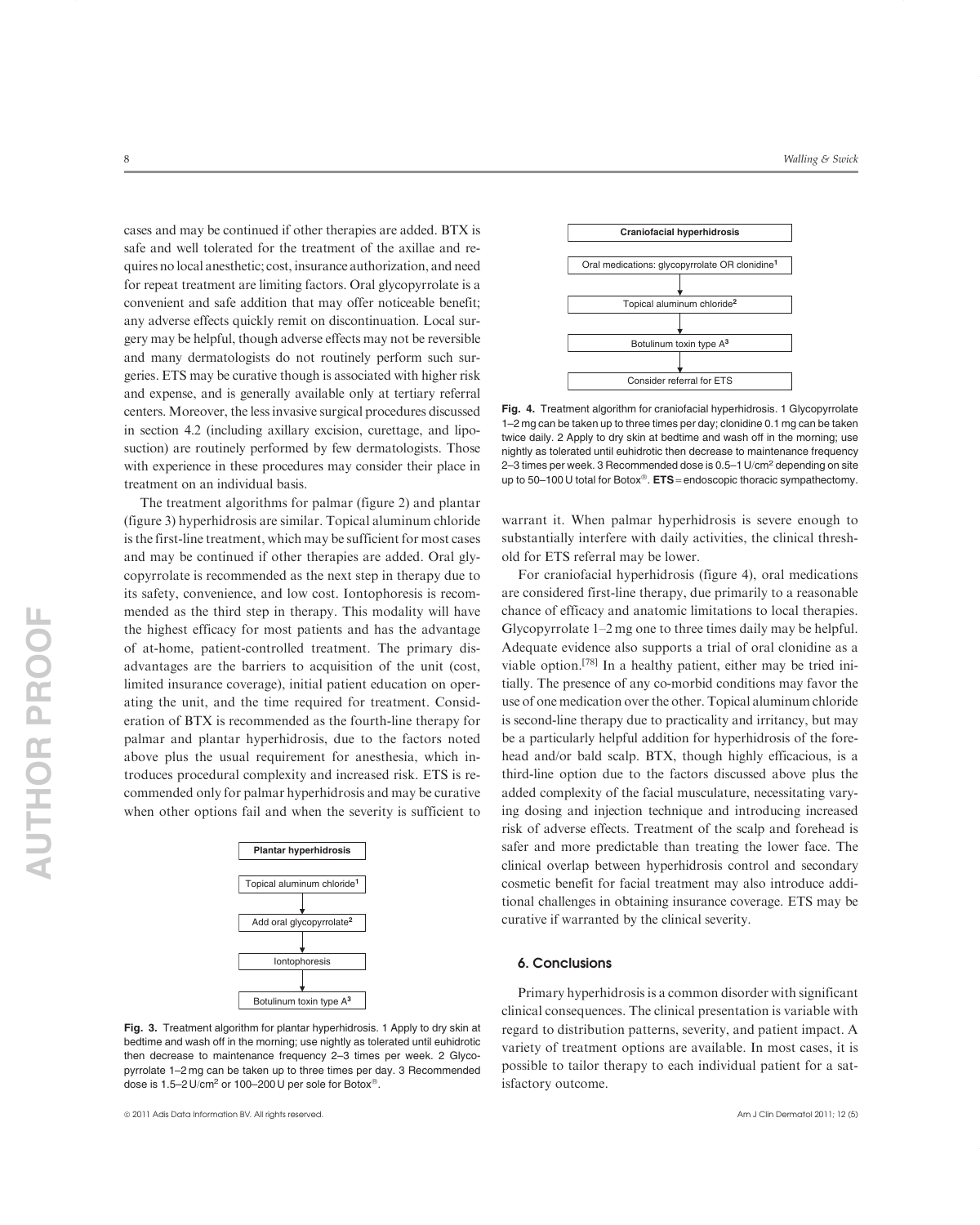#### Acknowledgments

No sources of funding were used to prepare this article. The authors have no conflicts of interest that are directly relevant to the content of this article.

#### References

- 1. Hornberger J, Grimes K, Naumann M, et al., Multi-Specialty Working Group on the Recognition, Diagnosis, and Treatment of Primary Focal Hyperhidrosis. Recognition, diagnosis, and treatment of primary focal hyperhidrosis. J Am Acad Dermatol 2004; 51: 274-86
- 2. Solish N, Bertucci V, Dansereau A, et al., Canadian Hyperhidrosis Advisory Committee. A comprehensive approach to the recognition, diagnosis, and severity-based treatment of focal hyperhidrosis: recommendations of the Canadian Hyperhidrosis Advisory Committee. Dermatol Surg 2007; 33: 908-23
- 3. Strutton DR, Kowalski JW, Glaser DA, et al. US prevalence of hyperhidrosis and impact on individuals with axillary hyperhidrosis: results from a national survey. J Am Acad Dermatol 2004; 51: 241-8
- 4. Walling HW. Primary hyperhidrosis increases the risk of cutaneous infection: a case-control study of 387 patients. J Am Acad Dermatol 2009; 61: 242-6
- 5. Solish N, Benohanian A, Kowalski JW, Canadian Dermatology Study Group on Health-Related Quality of Life in Primary Axillary Hyperhidrosis. Prospective open-label study of botulinum toxin type A in patients with axillary hyperhidrosis: effects on functional impairment and quality of life. Dermatol Surg 2005; 31: 405-13
- 6. Hölzle E, Braun-Falco O. Structural changes in axillary eccrine glands following long-term treatment with aluminium chloride hexahydrate solution. Br J Dermatol 1984; 110: 399-403
- 7. Woolery-Lloyd H, Valins W. Aluminum chloride hexahydrate in a salicylic acid gel: a novel topical agent for hyperhidrosis with decreased irritation. J Clin Aesthet Dermatol 2009; 2: 28-31
- 8. Scholes KT. Axillary hyperhidrosis [letter]. Br Med J 1978 Sep 9; 2: 773
- 9. Glent-Madsen L, Dahl JC. Axillary hyperhidrosis: local treatment with aluminium-chloride hexahydrate 25% in absolute ethanol with and without supplementary treatment with triethanolamine. Acta Derm Venereol 1988; 68 (1): 87-9
- 10. Jensen O, Karlsmark T. Palmoplantar hyperhidrosis: treatment with alcohol solution of aluminium chloride hexahydrate: a simple method of transpiration measurement. Dermatologica 1980; 161: 133-5
- 11. Ellis H, Scurr JH. Axillary hyperhidrosis: topical treatment with aluminium chloride hexahydrate. Postgrad Med J 1979; 55 (654): 868-9
- 12. Goh CL. Aluminum chloride hexahydrate versus palmar hyperhidrosis: evaporimeter assessment. Int J Dermatol 1990; 29: 368-70
- 13. Rayner CR, Ritchie ID, Stark GP. Axillary hyperhidrosis, 20% aluminum chloride hexahydrate, and surgery [letter]. Br Med J 1980; 280 (6224): 1168
- 14. Benohanian A, Dansereau A, Bolduc C, et al. Localized hyperhidrosis treated with aluminum chloride in a salicylic acid gel base. Int J Dermatol 1998; 37: 701-3
- 15. Flanagan KH, King R, Glaser DA. Botulinum toxin type a versus topical 20% aluminum chloride for the treatment of moderate to severe primary focal axillary hyperhidrosis. J Drugs Dermatol 2008; 7: 221-7
- 16. Hays LL. The Frey syndrome: a review and double blind evaluation of the topical use of a new anticholinergic agent. Laryngoscope 1978; 88: 1796-824
- 17. Shaw JE, Abbott CA, Tindle K, et al. A randomised controlled trial of topical glycopyrrolate, the first specific treatment for diabetic gustatory sweating. Diabetologia 1997; 40: 299-301
- 18. Cladellas E, Callejas MA, Grimalt R. A medical alternative to the treatment of compensatory sweating. Dermatol Ther 2008; 21: 406-8
- 19. Kim WO, Kil HK, Yoon KB, et al. Topical glycopyrrolate for patients with facial hyperhidrosis. Br J Dermatol 2008; 158: 1094-7
- 20. Juhlin L, Hansson H. Topical glutaraldehyde for plantar hyperhidrosis. Br J Dermatol 1968; 97: 327-30
- 21. Stolman LP. Hyperhidrosis: medical and surgical treatment. Eplasty 2008 Apr 18; 8: e22
- 22. Singh P, Maibach HI. Iontophoresis in drug delivery: basic principles and applications. Crit Rev Ther Drug Carrier Syst 1994; 11 (2-3): 161-213
- 23. Hill AC, Baker GF, Jansen GT. Mechanism of action of iontophoresis in the treatment of palmar hyperhidrosis. Cutis 1981; 28: 69-70, 72
- 24. Ohshima Y, Shimizu H, Yanagishita T, et al. Changes in Na+, K+ concentrations in perspiration and perspiration volume with alternating current iontophoresis in palmoplantar hyperhidrosis patients. Arch Dermatol Res 2008; 300: 595-600
- 25. Levit F. Treatment of hyperhidrosis by tap water iontophoresis. Cutis 1980; 26: 192-4
- 26. Hölzle E, Alberti N. Long-term efficacy and side effects of tap water iontophoresis of palmoplantar hyperhidrosis: the usefulness of home therapy. Dermatologica 1987; 175: 126-35
- 27. Reinauer S, Neusser A, Schauf G, et al. Iontophoresis with alternating current and direct current offset (AC/DC iontophoresis): a new approach for the treatment of hyperhidrosis. Br J Dermatol 1993; 129: 166-9
- 28. Davarian S, Kalantari KK, Rezasoltani A, et al. Effect and persistency of botulinum toxin iontophoresis in the treatment of palmar hyperhidrosis. Australas J Dermatol 2008; 49: 75-9
- 29. Kavanagh GM, Oh C, Shams K. BOTOX delivery by iontophoresis. Br J Dermatol 2004; 151: 1093-5
- 30. Dolianitis C, Scarff CE, Kelly J, et al. Iontophoresis with glycopyrrolate for the treatment of palmoplantar hyperhidrosis. Australas J Dermatol 2004; 45: 208-12
- 31. Simpson LL. The origin, structure, and pharmacological activity of botulinum toxin. Pharmacol Rev 1981; 33 (3): 155-8
- 32. Grunfeld A, Murray CA, Solish N. Botulinum toxin for hyperhidrosis: a review. Am J Clin Dermatol 2009; 10 (2): 87-102
- 33. Simonetta Moreau M, Cauhepe C, Magues JP, et al. A double-blind, randomized, comparative study of Dysport vs. Botox in primary palmar hyperhidrosis. Br J Dermatol 2003; 149 (5): 1041-5
- 34. Brin MF. Botulinum toxin: chemistry, pharmacology, toxicity, and immunology. Muscle Nerve Suppl 1997; 6: S146-68
- 35. Talarico-Filho S, Mendonca DO, Nascimento M, et al. A double-blind, randomized, comparative study of two type A botulinum toxins in the treatment of primary axillary hyperhidrosis. Dermatol Surg 2007; 33 (1 Spec No.): S44-50
- 36. Bushara KO, Park DM, Jones JC, et al. Botulinum toxin: a possible new treatment for axillary hyperhidrosis. Clin Exp Dermatol 1996; 21 (4): 276-8
- 37. Glogau RG. Botulinum A neurotoxin for axillary hyperhidrosis: no sweat Botox. Dermatol Surg 1998; 24 (8): 817-9
- 38. Naumann M, Bergmann I, Hamm H, et al. Focal hyperhidrosis: effective treatment with intracutaneous botulinum toxin. Arch Dermatol 1998; 134 (3): 301-4
- 39. Schnider P, Binder M, Kittler H, et al. A randomized, double-blind, placebocontrolled trial of botulinum A toxin for severe axillary hyperhidrosis. Br J Dermatol 1999; 140 (4): 677-80
- 40. Naver H, Swartling C, Aquilonius SM. Palmar and axillary hyperhidrosis treated with botulinum toxin: one-year clinical follow-up. Eur J Neurol 2000; 7 (1): 55-62
- 41. Naumann M, Lowe NJ. Botulinum toxin type A in treatment of bilateral primary axillary hyperhidrosis: randomized, parallel group, double blind, placebo controlled trial. BMJ 2001; 323 (7313): 596-9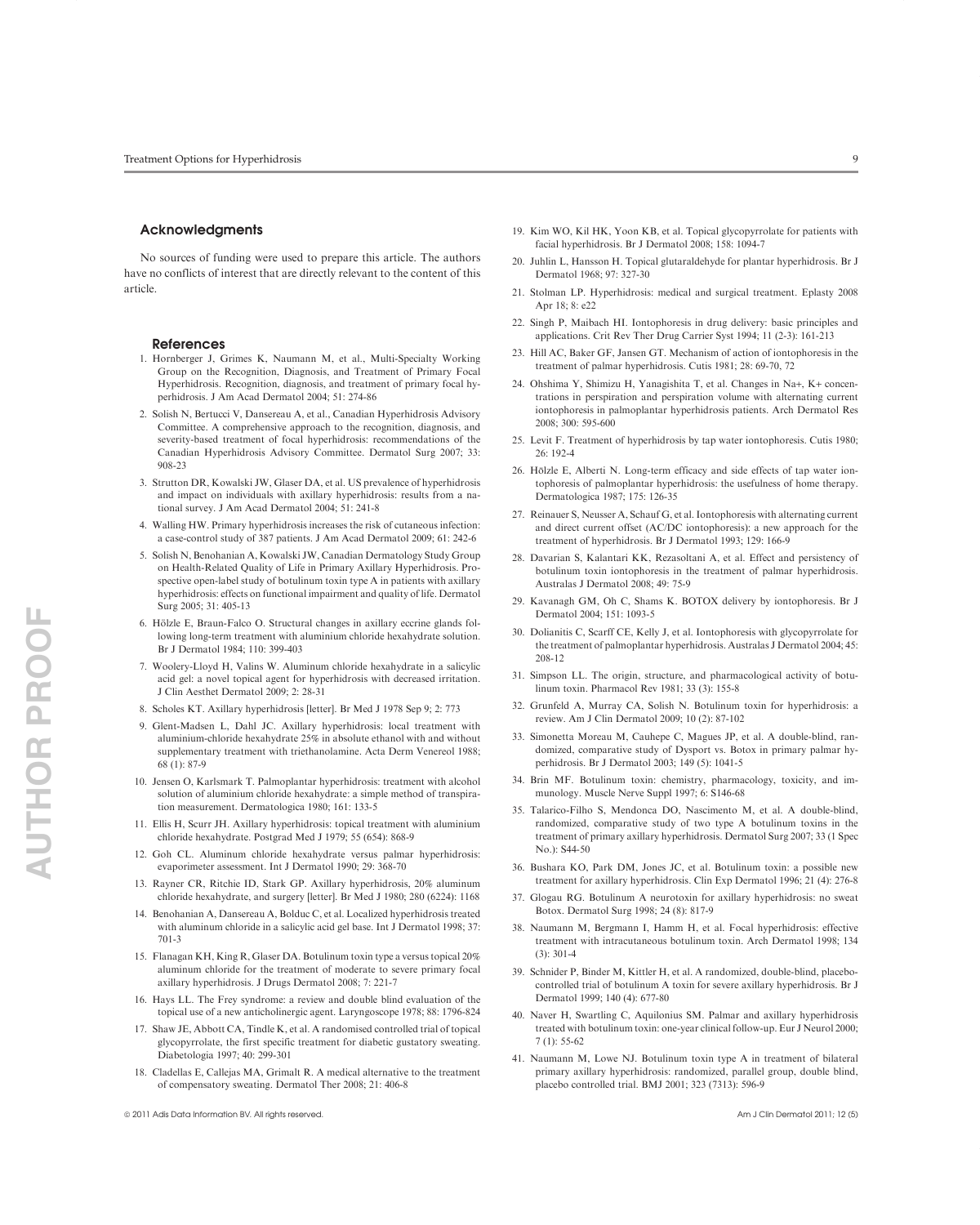- 42. Heckmann M, Ceballos-Baumann AO, Plewig G. Botulinum toxin A for axillary hyperhidrosis (excessive sweating). N Engl J Med 2001; 322 (7): 488-93
- 43. Naumann M, Hamm H, Lowe NJ. Effect of botulinum toxin type A on quality of life measure in patients with excessive axillary sweating: a randomized controlled trial. Br J Dermatol 2002; 147 (6): 1218-26
- 44. Odderson IR. Long-term quantitative benefits of botulinum toxin type A in the treatment of axillary hyperhidrosis. Dermatol Surg 2002; 28 (6): 480-3
- 45. Tan SR, Solish N. Long-term efficacy and quality of life in the treatment of focal hyperhidrosis with botulinum toxin A. Dermatol Surg 2002; 28 (6): 495-9
- 46. Wollina U, Karamfilov T, Konrad H. High-dose botulinum toxin type A therapy for axillary hyperhidrosis markedly prolongs the relapse-free interval. J Am Acad Dermatol 2002; 46 (4): 536-40
- 47. Campanati A, Penna L, Guzzo T, et al. Quality-of-life assessment in patients with hyperhidrosis before and after treatment with botulinum toxin results of an open-label study. Clin Ther 2003; 25 (1): 298-308
- 48. Lowe PL, Cerdan-Sanz S, Lowe NJ. Botulinum toxin type A in the treatment of bilateral primary axillary hyperhidrosis: efficacy and duration with repeated treatments. Dermatol Surg 2003; 29 (5): 545-8
- 49. Naumann M, Lowe NJ, Kumar CR, et al. Botulinum toxin type A is safe and effective treatment for axillary hyperhidrosis over 16 months. Arch Dermatol 2003; 139 (6): 731-6
- 50. Swartling C, Naver H, Pihl-Lundin I, et al. Sweat gland morphology and periglandular innervation in essential palmar hyperhidrosis before and after treatment with intradermal botulinum toxin. J Am Acad Dermatol 2004; 51 (5): 739-45
- 51. Heckmann M, Plewig G. Low-dose efficacy of botulinum toxin A for axillary hyperhidrosis. Arch Dermatol 2005; 141 (10): 1255-9
- 52. Solish N, Benohanian A, Kowalski JW. Prospective open-label study of botulinum toxin type A in patients with axillary hyperhidrosis: effects on functional impairment and quality of life. Dermatol Surg 2005; 31 (4): 405-13
- 53. Weber A, Heger S, Sinkgraven R, et al. Psychosocial aspects of patients with focal hyperhidrosis: marked reduction of social phobia, anxiety and depression and increased quality of life after treatment with botulinum toxin A. Br J Dermatol 2005; 152 (2): 342-5
- 54. Lowe NJ, Glaser DA, Eadie N, et al. Botulinum toxin type A in the treatment of primary axillary hyperhidrosis: a 52-week multicenter double-blind, randomized, placebo-controlled study of efficacy and safety. J Am Acad Dermatol 2007; 56 (4): 604-11
- 55. Swinehart JM. Treatment of axillary hyperhidrosis: combination of the starch-iodine test with the tumescent liposuction technique. Dermatol Surg  $2000 \cdot 26$  (4): 392-6
- 56. Eisenach JH, Atkinson JLD, Fealey RD. Hyperhidrosis: evolving therapies for a well-established phenomenon. Mayo Clin Proc 2005; 80 (5): 657-66
- 57. Bechara FG, Sand M, Altmeyer P, et al. Skin cooling for botulinum toxin A injection in patients with focal axillary hyperhidrosis: a prospective, randomized, controlled study. Ann Plast Surg 2007; 58 (3): 299-302
- 58. Pearson IC, Cliff S. Botulinum toxin type A treatment for axillary hyperhidrosis: a comparison of intradermal and subcutaneous injection techniques [letter]. Br J Dermatol 2004; 151 Suppl. 68: 95
- 59. Lauchli S, Burg G. Treatment of hyperhidrosis with botulinum toxin A. Skin Therapy Lett 2003; 8 (7): 1-4
- 60. Schnider P, Binder M, Berger T, et al. Botulinum A toxin injection in focal hyperhidrosis. Br J Dermatol 1996; 134 (6): 1160-1
- 61. Naumann M, Flachenecker P, Brocker EB, et al. Botulinum toxin for palmar hyperhidrosis [letter]. Lancet 1997; 349: 252
- 62. Holmes S, Mann C. Botulinum toxin in the treatment of palmar hyperhidrosis. J Am Acad Dermatol 1998; 39 (6): 1040-1
- ª 2011 Adis Data Information BV. All rights reserved. Am J Clin Dermatol 2011; 12 (5)
- 63. Shelley WB, Talanin NY, Shelley ED. Botulinum toxin therapy for palmar hyperhidrosis. J Am Acad Dermatol 1998; 38 (2 Pt 1): 227-9
- 64. Solomon BA, Hayman R. Botulinum toxin type A therapy for palmar and digital hyperhidrosis. J Am Acad Dermatol 2000; 42 (6): 1026-9
- 65. Glogau RG. Treatment of palmar hyperhidrosis with botulinum toxin. Semin Cutan Med Surg 2001; 20 (2): 101-8
- 66. Glogau RG. Hyperhidrosis and botulinum toxin A: patient selection and techniques. Clin Dermatol 2004; 22 (1): 45-52
- 67. Naumann M, Bergmann I, Hofmann U, et al. Botulinum toxin for focal hyperhidrosis: technical considerations and improvements in application. Br J Dermatol 1998; 139 (6): 1123-4
- 68. Smith KC, Comite SL, Storwick GS. Ice minimizes discomfort associated with injection of botulinum toxin type A for the treatment of palmar and plantar hyperhidrosis. Dermatol Surg 20007; 33 (1 Spec No.): S88-91
- 69. Baumann L, Frankel S, Welsh E, et al. Cryoanalgesia with dichlorotetrafluorethane lessens the pain of botulinum toxin injections for the treatment of palmar hyperhidrosis. Dermatol Surg 2003; 29 (10): 1057-9
- 70. Fujita M, Mann T, Mann O, et al. Surgical pearl: use of nerve blocks for botulinum toxin treatment of palmar-plantar hyperhidrosis. J Am Acad Dermatol 2001; 45 (4): 587-9
- 71. Smith KC, Comite SL, Balasubramanian S, et al. Vibration anesthesia: a noninvasive method of reducing discomfort prior to dermatologic procedures. Dermatol Online J 2004; 10 (2): 1
- 72. Vadoud-Seyedi J. Treatment of plantar hyperhidrosis with botulinum toxin type A. Int J Dermatol 2004; 43 (12): 969-71
- 73. Campanati A, Bernardini ML, Gesuita R, et al. Plantar focal idiopathic hyperhidrosis and botulinum toxin: a pilot study. Eur J Dermatol 2007; 17 (1): 52-4
- 74. Murray CA, Cohen JL, Solish N. Treatment of focal hyperhidrosis. J Cutan Med Surg 2007; 11 (2): 67-77
- 75. Kinkelin I, Hund M, Naumann M, et al. Effective treatment of frontal hyperhidrosis with botulinum toxin A. Br J Dermatol 2000; 143 (4): 824-7
- 76. Bechara FG, Sand M, Achenbach RK, et al. Focal hyperhidrosis of the anal fold: successful treatment with botulinum toxin A. Dermatol Surg 2007; 33 (8): 924-7
- 77. Barankin B, Wasel N. Treatment of inguinal hyperhidrosis with botulinum toxin type A. Int J Dermatol 2006; 45 (10): 985-6
- 78. Walling HW. Systemic therapy for primary hyperhidrosis: a retrospective study of 59 patients treated with glycopyrrolate or clonidine. J Am Acad Dermatol. In press
- 79. Bajaj V, Langtry JA. Use of oral glycopyrronium bromide in hyperhidrosis. Br J Dermatol 2007; 157: 118-21
- 80. Torch EM. Remission of facial and scalp hyperhidrosis with clonidine hydrochloride and topical aluminum chloride. South Med J 2000 Jan; 93 (1): 68-9
- 81. Namer IJ, Kansu T, Zileli T. Idiopathic localized paroxysmal hyperhidrosis: treatment with clonidine. Rev Neurol (Paris) 1986; 142 (8-9): 706-9
- 82. Kuritzky A, Hering R, Goldhammer G, et al. Clonidine treatment in paroxysmal localized hyperhidrosis. Arch Neurol 1984 Nov; 41 (11): 1210-1
- 83. Nesathurai S, Harvey DT. Clonidine in the management of asymmetrical gustatory facial sweating: an N-of-1 trial. Arch Phys Med Rehabil 1996 Sep; 77 (9): 906-8
- 84. James WD, Schoomaker EB, Rodman OG. Emotional eccrine sweating: a heritable disorder. Arch Dermatol 1987 Jul; 123 (7): 925-9
- 85. Canaday BR, Stanford RH. Propantheline bromide in the management of hyperhidrosis associated with spinal cord injury. Ann Pharmacother 1995; 29: 489-92
- 86. Shessel FS, Carrion HM, Politano VA. Phenoxybenzamine and sweating in the spinal cord injury patient. J Urol 1978; 120: 60-1